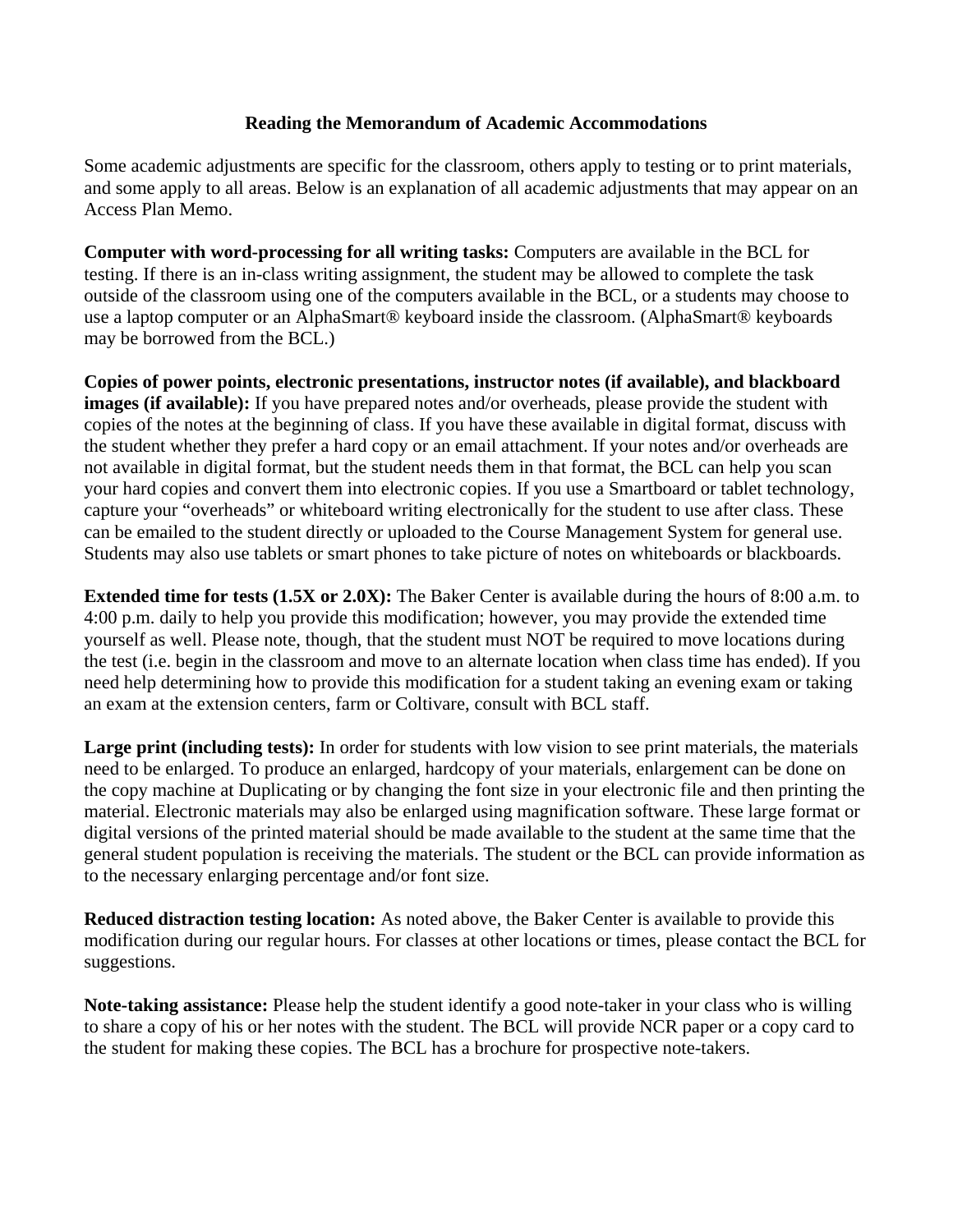**Alternate format textbooks and/or course materials:** Students with print disabilities may receive their textbooks and all course materials in alternate formats. These formats vary by student need and occasionally by preference. Available formats include e-text, Braille, enlarged text, audio text, and more. The Baker Center helps the student obtain their textbooks in alternate formats. For more information, please talk to one of the Baker Center coordinators.

**Alternate seating:** Alternate seating may involve particular furniture put into classrooms for a student's use. This furniture should NOT be moved from the classroom or to a different area of the classroom; it is there to address a specific need. Alternate seating may also mean a particular location in the classroom. For example, a student with a hearing impairment who reads lips may need to sit at the front of the room or a student with a back problem may need to sit at the back of the room so that he or she can stand or walk out into the hall as needed.

**Speller/Spellcheck:** This accommodation can be provided by the use of an electronic speller such as the Franklin Speller or by using a word processor with a spellcheck capability. This must be allowed for inclass assignments as well as tests.

**Digitally Read Exams:** The Baker Center can help you provide this auxiliary aid. Please email the BCL [\(bcl@tompkinscortland.edu\)](http://www.tc3.edu/BCL/bcl@tompkinscortland.edu) a copy of your test in an accessible digital format in order for us to use our computer text reader software. If you unable provide the BCL with a digital copy of your test and will be providing the BCL a hardcopy, we will need to have the test at least 2 business days in advance of the scheduled test so that there is sufficient time to convert it. If we receive the test with insufficient time for conversion, we may have to reschedule the test, producing a very difficult situation for a student who must be told that the test is not ready after he or she has prepared for it.

**Use of calculator for all math tasks:** This auxiliary aid allows the student to use a four-function or scientific calculator (as appropriate) for any math task. The student must choose to use this academic adjustment in the Baker Center in order to avoid an awkward situation in the classroom.

**Use of recorder in the classroom:** Students who use this auxiliary aid will have previously signed an agreement with the Baker Center stating "…Lectures recorded may not be shared with other people without the consent of the lecturer. Recorded lectures may not be used in any way against the faculty member, other lecturers, or other students whose comments are taped as part of a classroom activity. Information contained in the recorded lecture is protected under federal copyright laws and may not be published or quoted without the express consent of the lecturer and without giving proper identity and credit to the lecturer."

**Voice-input computer/word processor:** Students may use Dragon Naturally Speaking in the Baker Center to write papers, essay exams, final exams, etc. Please be aware that this technology requires a certain amount of forethought on the student's part as he or she must "train" the software to recognize his or her voice before it will work effectively. The training process takes about 30 minutes. Effective use requires practice over a period of time.

**Voice-output computer/word processor:** This auxiliary aid allows students to use software that will read back to them what they have written. This software is available to all students on all TC3 studentuse computers (students must bring their own headphones), but students with this academic adjustment